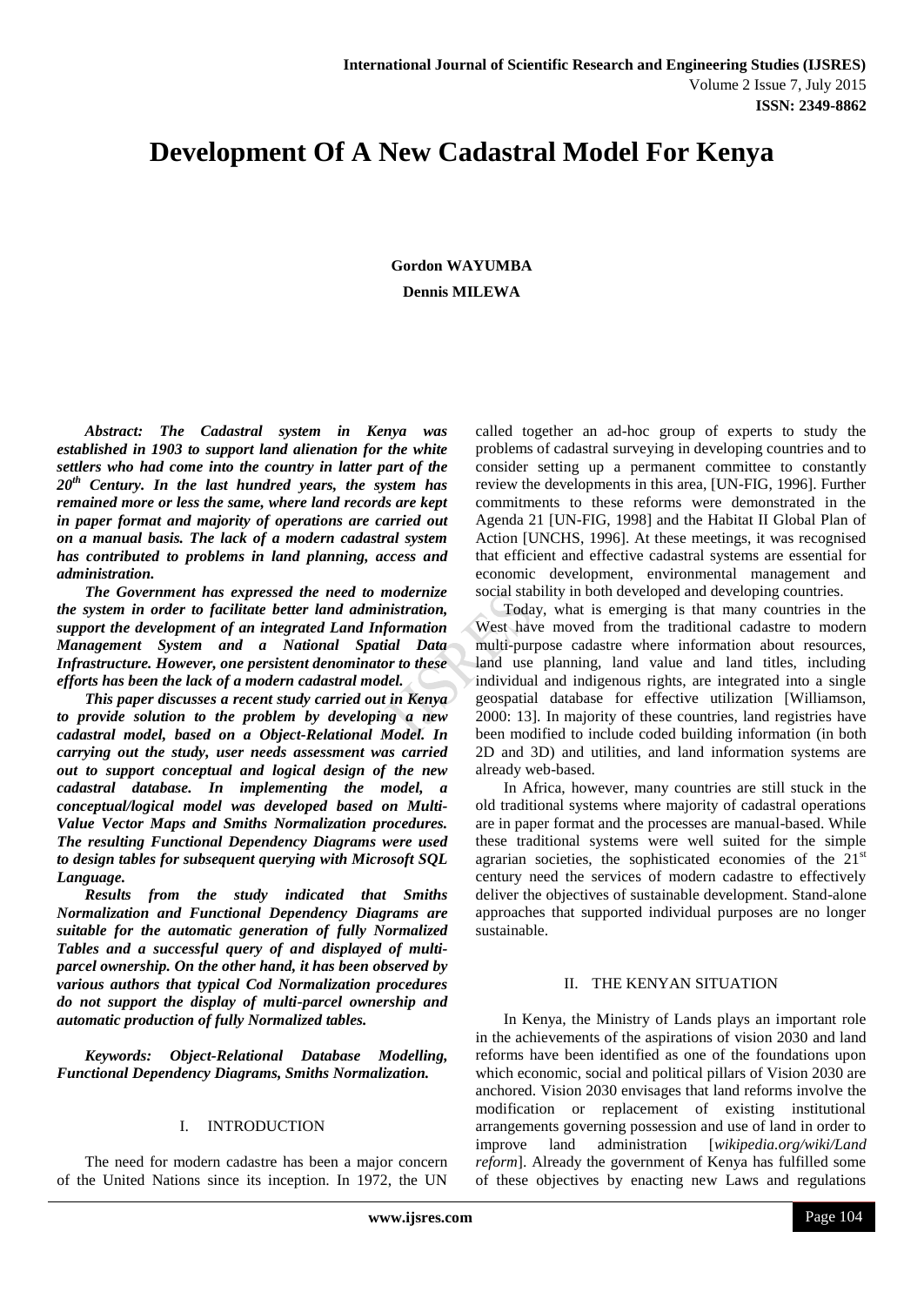governing land. These include the National Land Commission, Land Act, and Land Registration Act among others.

These reforms are aimed at improving access to land and ensuring better utilization of the natural resources. The Ministry appreciates that the transformation envisaged under Vision 2030 must be anchored on strong policies and legalinstitutional framework such as already entrenched in Chapter Five of the Kenya Constitution, 2010.

The achievement of these noble goals requires an integrated approach to land development and an efficient land market. To this extent, Agenda 21 [UN-FIG, 1998] already recognised that the integrated approach to land development is one of the most important denominators to delivering the objectives of sustainable development in the  $21<sup>st</sup>$  century. If Kenya has to achieve the objectives of sustainable development and Vision 2030, the government needs to embark immediately on a programme of modernization of the cadastral system as this is the spatial framework which supports the implementation of such development agenda.

The Ministry of Lands, in its Strategic Plan (2008-2012) and performance contract (2010/2011) already identified that to ensure effective and efficient service delivery to the clients; processes, procedures and practices of handling land information need to be re-designed. It further noted that such re-design should include, Business Process Re-Engineering, and targeted four bench-marking activities towards achieving these objectives. These four bench-mark activities included a review and documentation of current processes, procedures and practices; redesigning procedures and processes of land administration; making recommendations for quick-win projects; and implementation of a National Land Information System [MoL, 2011: 17].

This study was therefore carried out in a representative study site around the city of Nairobi to develop a modern cadastre model for Kenya based on Object-Relational Model with a spatial datasets directly accessible in the ArcGIS software.

## III. THE OBJECT-RELATIONAL MODEL

Under the Object-Relational Model, a Functional Dependency Diagram was developed based on the Multi-Value Vector Maps criteria, and Smiths Normalization procedure was used to produce fully Normalized Tables [Fig.1.2]. These tables were populated with datasets picked from the user needs assessment and the prior knowledge of the structure of the Kenya cadastre. The spatial dataset consisted of a digital cadastral map of 628 plots projected onto the UTM grid; although only forty plots were selected for the database development [Fig.1.3].

The tables which were developed mainly consisted of; parcel ownerships, deed plan numbers, Folio Registry (FR) Numbers, Personal Identification Numbers (PIN) for each parcel owner, and encumbrances on any of the parcels. Other information included; Name of Surveyor, Computation Sheet Number, File Number and acreage of each parcel. A few examples of the tables are presented in the appendix.

In Kenya, the cadastral system still based on the paper format where the Folio Registry Number (FR-Number) is the main entry point into the cadastre. Each cadastral plan is designated a unique FR Number which describes the entire sheet. On each map there may be one or more parcels designated with parcel Number or Land Registry Number. In this study, the study case is based on a title registration system, the Registration of Titles Act (RTA, Cap 281 of 1915) hence all the parcels bear the LR Numbers. This number is important as it is quoted in all documents concerned with the land parcel, including the title document and is therefore an important data set in the new cadastral model.

Apart from the FR and LR numbers, the cadastral plan also shows the layout of all land parcels and their attributes such as area, coordinates, type of the beacons, bearings of land parcels, name of the surveyor, computation and file number. The plan also indicates the date of authentication and name of the authenticator, the history of the parcel numbers from the previous surveys and how the numbers have changed over time. All these information are shown in Figure 1.4 showing an example of a Kenyan authenticated cadastral plan.



*Figure 1.1: Functional Dependency Diagram (Source: Own Figure)*



*Figure 1.2: Functional Dependency Diagram for Parcel* 

| Ownership |                              |       |         |        |                                         |        |  |  |
|-----------|------------------------------|-------|---------|--------|-----------------------------------------|--------|--|--|
|           | LR                           |       | PERS ID |        | <b>ID TYPE</b>                          |        |  |  |
|           |                              |       |         |        |                                         |        |  |  |
|           | Table 1.1: Parcels Ownership |       |         |        |                                         |        |  |  |
|           | PERS ID                      | ID SW | NAT ID  | L NAME | F NAME                                  | M NAME |  |  |
|           |                              |       |         |        |                                         |        |  |  |
|           |                              |       |         |        | Table 1.2. National Identification Card |        |  |  |

*Table 1.2: National Identification Card*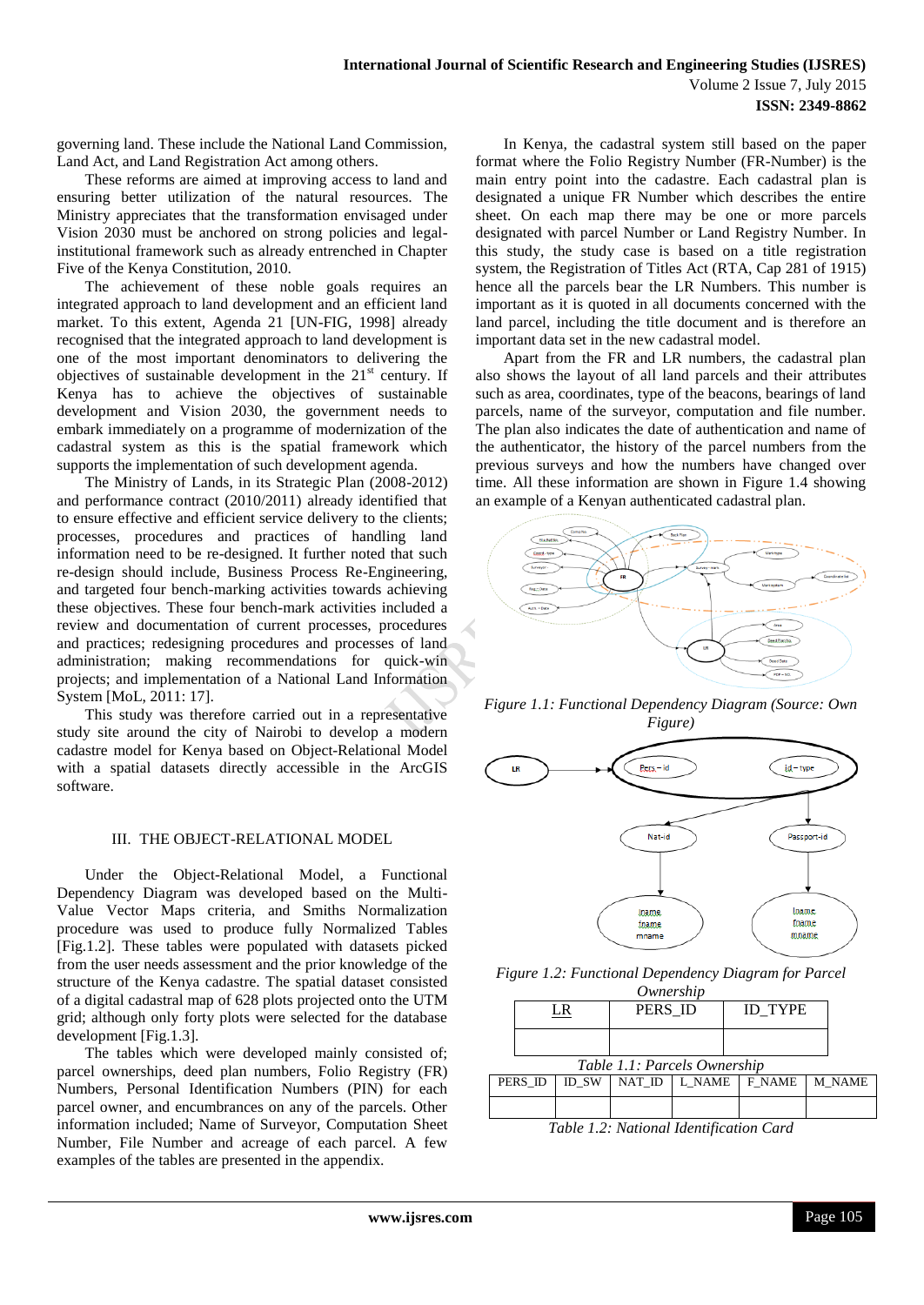| PERS ID                                            |       | ID SW | <b>PASSPORT</b> |        | L NAME            | F NAME | M NAME |
|----------------------------------------------------|-------|-------|-----------------|--------|-------------------|--------|--------|
|                                                    |       |       |                 |        |                   |        |        |
|                                                    |       |       |                 |        |                   |        |        |
|                                                    |       |       |                 |        |                   |        |        |
| Table 1.3: Personal Passports                      |       |       |                 |        |                   |        |        |
|                                                    | LR No |       |                 | PIN No |                   |        |        |
|                                                    |       |       |                 |        |                   |        |        |
| Table 1.4: Kenya Revenue Authority Tax PIN Numbers |       |       |                 |        |                   |        |        |
| FR                                                 |       |       |                 |        | <b>BACK-PLANS</b> |        |        |
|                                                    |       |       |                 |        |                   |        |        |
|                                                    |       |       |                 |        |                   |        |        |
|                                                    |       |       |                 |        |                   |        |        |

*Table 1.5: Back Plans Table (The Abutting Plans)*

#### SURVEY MARK TABLE

A survey plan has a coordinate list of all survey marks, each mark identified by SURV - mark (string) and every survey mark has a type identifier MARK – type (type numeric). Each survey mark has a unique set of coordinates in a given coordinate system MARK – SYS. A survey mark may therefore be indentified in one of more coordinate systems. The survey mark table uses the F/R No., the LR as the Primary Keys. Fully populated Survey Mark Table is shown in the Appendix 8.

| ER                           | LR | SURV MARK | <b>MARK TYPE</b> | MARK SYS |  |  |
|------------------------------|----|-----------|------------------|----------|--|--|
|                              |    |           |                  |          |  |  |
| Table 1.6: Survey Mark Table |    |           |                  |          |  |  |

## SURVEYOR TABLE

A survey plan has an identifier Folio Register Number (the FR) (type string) and has one or more parcels each having a unique parcel identifier Land Registry Number the LR (type string). The survey plan has the surveyor's identification number, surveyor\_ id (type numeric), having a national identification card number Nat\_id (numeric), Computations Number (numeric), the registration date REG-date (type date) of which the plan was registered by the Director of Surveys and authentication AUTH-date (type date) on which the survey was found acceptable and authenticated by the Director of Surveys. The plan also has a coordinate projection identifier COORD-TYPE (type numeric) which indicates the system upon which the survey was carried out.

| <u>upon which die survey was canned such</u> |        |                 |                  |           |      |     |    |  |
|----------------------------------------------|--------|-----------------|------------------|-----------|------|-----|----|--|
| FR No                                        | SUR ID | <b>REG DATE</b> | <b>AUTH DATE</b> | COOD YTPE | COM- | F N | F- |  |
|                                              |        |                 |                  |           |      |     | B  |  |
|                                              |        |                 |                  |           |      |     |    |  |
|                                              |        |                 |                  |           |      |     |    |  |
|                                              |        |                 |                  |           |      |     |    |  |

*Table 1.7: Names of Surveyors*

#### IV. TRANSFORMATION OF COORDINATES

The cadastral data used in this study were obtained in hard copy format from the Department of Surveys. The data consisted of six authenticated cadastral plans with coordinates in Cassini-Soldner projection. In total, there were six Folio/ Registration sheets containing a total of 628 plots. Forty plots from the scheme were chosen for the development of the cadastral database. These parcels were contained in plans covered by F/R Nos.339/32 and F/R 333/29. In order to acquire soft copy of the cadastral data, the plans were digitized

with the ArcGIS software and co-registered with the orthophoto imagery.

Transformation equations were used to determine four transformation parameters (two translations in N and E directions, a uniform scale factor and one rotation angle) to convert the Cassini coordinates into the UTM (1960 Arc Datum) coordinates system. This was necessary to provide compatibility between the cadastral plan coordinates and the GIS system. Generally, GIS systems operate in the UTM while the cadastral plans in Kenya are on the Cassini system.

A network of four triangulation control points: SKP208 (LAMUIA), SKP216 (SAPUK), 148S4 (MARULAIS) and 149S3 (LUKENYA) with coordinates in both Cassini and UTM systems were used to derive the parameters. The datum coordinates of the stations selected are presented in Table 1.8.

| <b>Station Codes</b> | Names of<br><b>Stations</b> | <b>1960 Arc Datum UTM Coordinates</b> |             | <b>Cassini-Soldner Coordinates</b> |              |
|----------------------|-----------------------------|---------------------------------------|-------------|------------------------------------|--------------|
| <b>SKP 208</b>       | <b>LAMUIA</b>               | 9.843.205.25                          | 237.160, 30 | $-156.927.59$                      | $-40.380.73$ |
| <b>SKP 216</b>       | OLDONYO                     | 9.874.247.920                         | 306.011.96  | $-125.946.38$                      | $+28.474.84$ |
| 14854                | <b>MARULA</b>               | 9.864.732.064                         | 267.906.11  | $-135.431.75$                      | $-9.629.97$  |
| 149S3                | <b>LUKENYA</b>              | 9.837592.79                           | 284.419.10  | $-162,578.03$                      | $+6,855.62$  |

*Table 1.8: List of Datum Coordinates (Source: Survey of Kenya, Ruaraka)*

## RESULTS AND DISCUSSION OF RESULTS

The results obtained from the modeling exercise are presented in this section. These include; the transformation parameters and the UTM (1960 ArcDatum) coordinates, and several attribute from querying the Relational tables and the spatial database through the ArcGIS software.

| <b>FR</b> | LR        | <b>L_NAME</b>  | <b>F_NAME</b>                | <b>M NAME</b>   |
|-----------|-----------|----------------|------------------------------|-----------------|
| 339/32    | 26699/898 | <b>TANUI</b>   | <b>JOSEPH</b>                | <b>KIBET</b>    |
| 339/32    | 26699/898 | <b>KIBET</b>   | <b>ANNE</b>                  | <b>KAREGI</b>   |
| 339/32    | 26699/900 | <b>MACHAYO</b> | <b>JOAN</b>                  | <b>ANDISI</b>   |
| 339/32    | 26699/899 | <b>MACHAYO</b> | <b>JOAN</b>                  | <b>ANDISI</b>   |
| 339/32    | 26699/897 | <b>MOSAISI</b> | <b>FLORENCE</b>              | <b>BONANERI</b> |
| 339/32    | 26699/961 | <b>MAINA</b>   | <b>GERALD</b>                | <b>IRUNGU</b>   |
| 339/32    | 26699/962 | <b>MAINA</b>   | <b>GERALD</b>                | <b>IRUNGU</b>   |
| 339/32    | 26699/947 | <b>GICHIA</b>  | <b>PAUL</b>                  | <b>KIBITHE</b>  |
| 339/32    | 26699/948 | <b>GICHIA</b>  | <b>PAUL</b>                  | <b>KIBITHE</b>  |
| 339/32    | 26699/960 | <b>ANDAYI</b>  | <b>FRANCIS</b>               | <b>WECHE</b>    |
| 339/32    | 26699/925 | <b>OBIYE</b>   | <b>JOHN</b>                  | <b>ISAAC</b>    |
| 339/32    | 26699/952 | <b>MULUMBA</b> | <b>SIMON</b><br><b>PETER</b> | <b>KASANGA</b>  |
| 339/32    | 26699/916 | <b>OKUNYO</b>  | <b>GORDON</b>                | <b>ONYANGO</b>  |
| 339/32    | 26699/917 | MAKOYUGI       | <b>GEORGE</b>                | W.O.            |
| 339/32    | 26699/912 | <b>KIBA</b>    | <b>MARGARET</b>              | <b>WANGARI</b>  |
| 339/32    | 26699/906 | <b>KITUR</b>   | <b>EMILY</b>                 |                 |
| 339/32    | 26699/902 | <b>KOYENGO</b> | <b>GLADYS</b>                | <b>OKAKAH</b>   |
| 339/32    | 26699/902 | <b>KOYENGO</b> | <b>LORRAINE</b>              | <b>AKINYI</b>   |
| 339/32    | 26699/939 | WARUI          | <b>WINNIE</b>                | <b>WANGARE</b>  |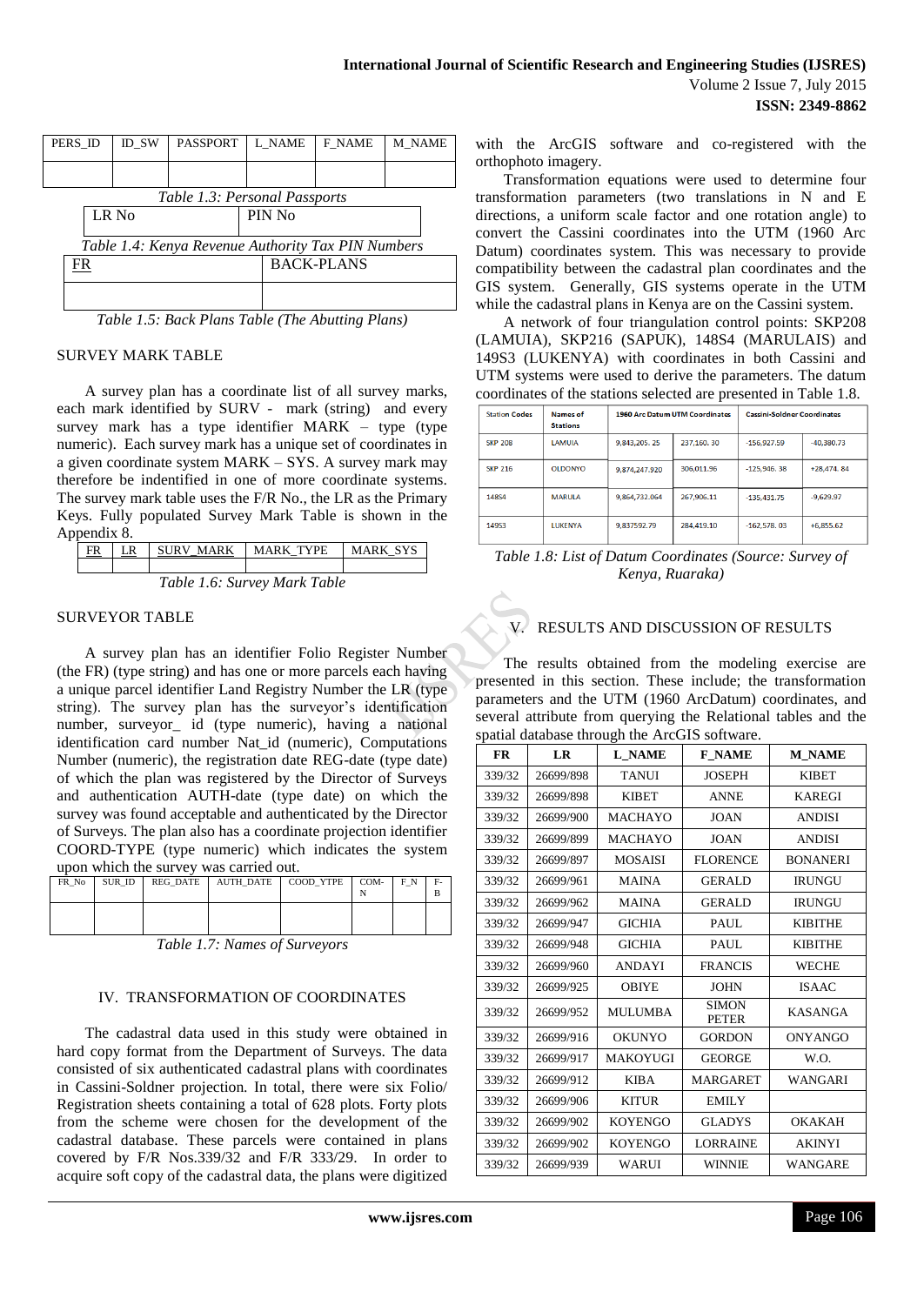| 339/32 | 26699/946 | <b>NZEKA</b>    | <b>OUEEN</b>     | <b>TENDALOIN</b> |
|--------|-----------|-----------------|------------------|------------------|
| 339/32 | 26699/932 | <b>MURIITHI</b> | <b>ISABELLA</b>  | <b>NGIRA</b>     |
| 339/32 | 26699/958 | <b>MUTUKU</b>   | <b>RUTH</b>      | <b>MULEE</b>     |
| 339/29 | 26699/604 | <b>OMONDI</b>   | TOM              | ONYANGO          |
| 339/29 | 26699/604 | <b>OKOTH</b>    | <b>EVALYN</b>    | <b>ADOYO</b>     |
| 339/29 | 26699/600 | <b>OKACH</b>    | <b>DAVID</b>     | <b>OCHIENG</b>   |
| 339/29 | 26699/965 | <b>OYARE</b>    | <b>POLYCAP</b>   | <b>ODHIAMBO</b>  |
| 339/29 | 26699/494 | <b>TALLAM</b>   | <b>MARGARET</b>  | J.               |
| 339/29 | 26699/473 | <b>ADAMBA</b>   | <b>JULIA</b>     | <b>ASEYO</b>     |
| 339/29 | 26699/475 | <b>ILAMBO</b>   | <b>MARY</b>      | <b>ATAMBA</b>    |
| 339/29 | 26699/490 | <b>KARIUKI</b>  | <b>MICHAEL</b>   | <b>NJENGA</b>    |
| 339/29 | 26699/479 | <b>WAKA</b>     | <b>REBECCA</b>   | <b>KAGEHA</b>    |
| 339/29 | 26699/599 | <b>OTIN</b>     | <b>JOSEPH</b>    | <b>MUSITA</b>    |
| 339/29 | 26699/528 | <b>MASAMBU</b>  | <b>RUTH</b>      | <b>WABAFU</b>    |
| 339/29 | 26699/510 | <b>AGUTU</b>    | <b>DICKSON</b>   | <b>OKUMU</b>     |
| 339/29 | 26699/501 | <b>ODANGA</b>   | <b>ESTHER</b>    | <b>DAMAR</b>     |
| 339/29 | 26699/519 | <b>AHOMO</b>    | <b>JOSEPH</b>    | <b>MUGWANGA</b>  |
| 339/29 | 26699/658 | <b>MUTINDA</b>  | <b>CATHERINE</b> | M.               |
| 339/29 | 26699/658 | <b>MUSYOKI</b>  | <b>HUDSON</b>    | N.               |
| 339/29 | 26699/557 | <b>ASANGA</b>   | <b>DANIEL</b>    | <b>CHEPKWONY</b> |
| 339/29 | 26699/540 | <b>RUKUNGU</b>  | <b>HILDA</b>     | WAIRIMU          |
| 339/29 | 26699/547 | <b>ABELE</b>    | <b>MILDRED</b>   |                  |
| 339/29 | 26699/613 | <b>NDENGA</b>   | <b>SOLOMON</b>   | <b>KILAHA</b>    |
| 339/29 | 26699/859 | <b>OKIL</b>     | <b>STEPHEN</b>   | <b>OCHIENG</b>   |
| 339/29 | 26699/984 | <b>KAHUKI</b>   | <b>STEPHEN</b>   | <b>KAMAU</b>     |
| 339/29 | 26699/984 | <b>KAHUKI</b>   | <b>SHEILA</b>    | <b>KAWIRA</b>    |
|        |           |                 |                  |                  |

*Table 1.9: A populated parcels Ownership Table*

In order to develop a modern cadastral model, it was necessary to convert all coordinates from Cassini into the UTM system so as to have all the spatial data compatible with the GIS software systems. The results presented in Table 5.8 and indicate that; a four parameter transformation is adequate for derivation of the transformation parameters required for cadastral mapping. The map shown in Figure 5.14 is the result of the plots that were digitized from the transformed coordinates and saved as part of the spatial database. Some of the challenges noted in this process were that; it is difficult to obtain points with both Cassini and UTM coordinate systems as most of the old survey monuments have been destroyed, the records at the Survey Department are not kept up-to-date hence the reliability of the coordinates data is doubtful, and there are several cadastral coordinate systems in Kenya and selecting the right coordinates for transformation can be confusing.

| Parameter   | Value         | <b>Accuracy</b> | <b>Units</b> |
|-------------|---------------|-----------------|--------------|
| S           | 1.0000169     | $\pm 0.000002$  |              |
|             | $-0.000886$   | $\pm 0.000002$  | rad          |
| $\Lambda N$ | 10,000,167.51 | $\pm 0.35$      | m            |
| ۸F.         | 277,419.49    | $\pm 0.35$      | m            |

*Table 1.10: Four Transformation Parameters*



*Figure 1.6: Digitized Cadastral Plan of the study Area (Source: Field Work)*



*Figure 1.7: Cadastral boundaries on ortho-rectified aerial photograph of study Area*

#### VI. CADASTRAL MODEL QUERY OPERATIONS

The hybrid system is supported by a robust GinisNT and Mediator systems which interfaces the operation between the OODBMS and the RDBMS. While the purely RDBMS relies on joins for query developments, the hybrid system uses relates to access information in both databases, which is particularly suitable where spatial data analyses are concerned. In this study, for example, the spatial data are kept in the GIS database while all the other relational tables are kept in an RDBMS such as excel software. The relational tables implemented in the Excel are presented in Appendices 3-8. Without adopting the hybrid system, it would have been difficult to query the spatial data as typical join operations tend to de-normalize the tables.

The queries were constructed via the SQL module in the ArcGIS system. Once the RELATES were established between the OODBMS and the RDBMS, queries were built using the SQL module within the ArcGIS environment. In this study, the queries such as LABELLING and SELECT were implemented on the cadastral plan via the GinisNT procedure explained above. For the M:1 relationships, a